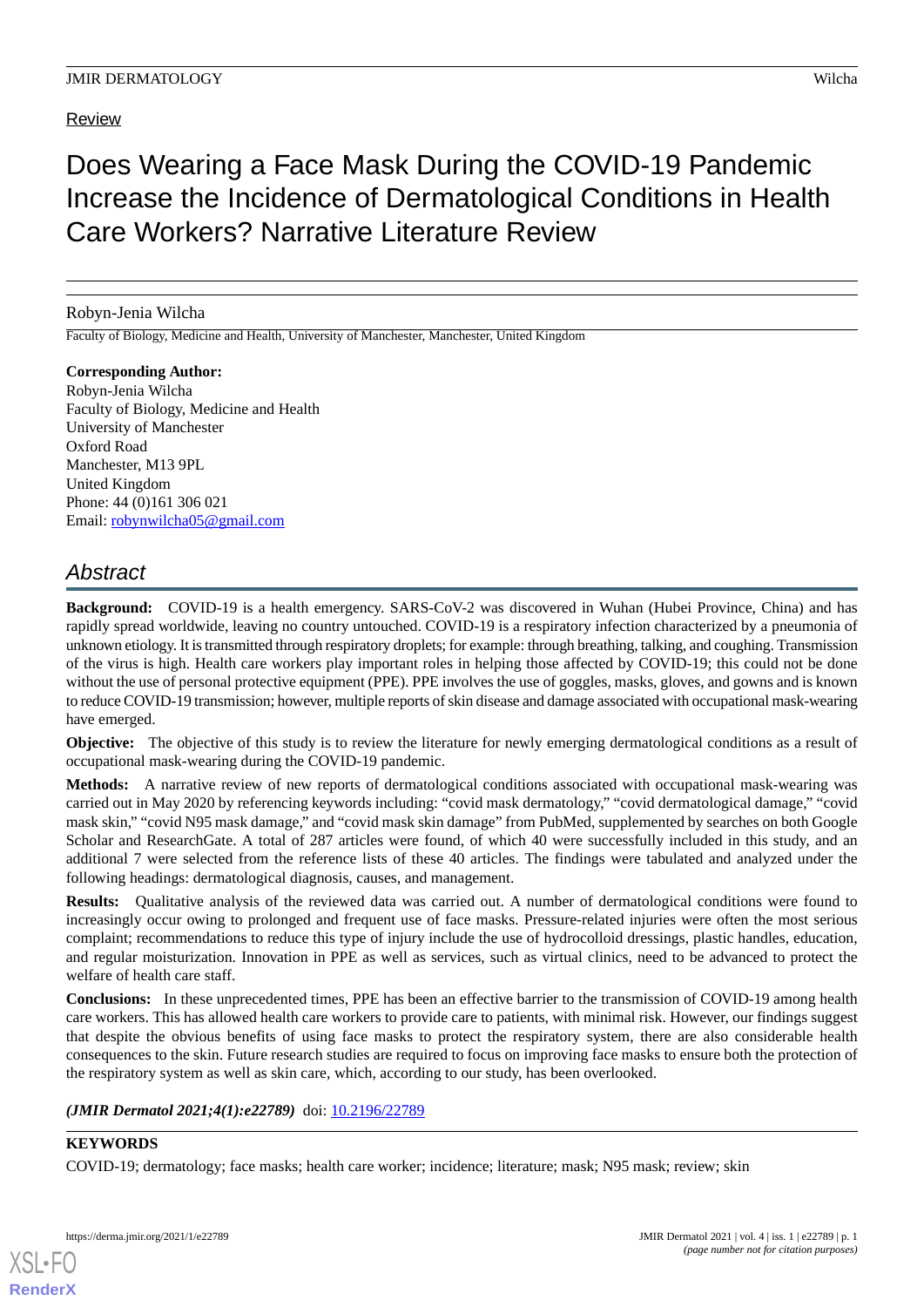# *Introduction*

COVID-19, formerly known as the novel coronavirus infection, is a global public health emergency [[1\]](#page-6-0). The causative virus was initially detected in Wuhan (Hubei Province, China) in December 2019; bats have subsequently been linked to the spread of the disease [\[1](#page-6-0)]. Typical symptoms of COVID-19 prominently include fever, cough, sore throat, breathlessness, fatigue, headache, and changes to cognition, although some infected individuals may be asymptomatic [[1\]](#page-6-0). Human-to-human transmission of the virus occurs at high rates, and the virus can be spread through direct contact and respiratory particles [[2\]](#page-6-1). Respiratory particles may be transmitted through breathing, talking, coughing, and sneezing [\[2](#page-6-1)].

As of May 2020, no drug nor antiviral vaccine has been officially approved for the treatment of COVID-19 [\[2](#page-6-1)]. The current state of emergency due to the COVID-19 pandemic has led to rapid acceleration of vaccine development. According to the World Health Organization, 10 vaccine candidates are currently in different clinical phases, and 123 vaccines are being evaluated in preclinical models [[3\]](#page-6-2). Current management of COVID-19 includes infection prevention and supportive care, such as oxygen supplementation and maintenance of a continuous positive airway pressure [\[4](#page-6-3)]. Preventative strategies, such as face mask–wearing, help reduce respiratory transmission of COVID-19. The World Health Organization recommends the use of face masks among those who provide care to a person with suspected COVID-19 [\[5\]](#page-6-4).

Protection against COVID-19 among health care workers is key to providing effective care; however, latest studies from China have reported a high number of adverse reactions caused by personal protective equipment (PPE), specifically surgical and N95 face masks. In a sample of 542 health care workers, 97% were found to have facial or hand dermatoses [[6](#page-6-5)[-10](#page-7-0)]. Despite published guidelines recommending to limit the time of wearing N95 masks to 2 hours, health care workers often wear masks for much longer periods [\[6](#page-6-5)]. The consequences of prolonged mask-wearing include the following: pressure-related injuries, various dermatoses, skin dryness, skin erythema, acne, eczema, urticaria, rosacea, secondary infections, nasal bridge ulceration, and exacerbation of known skin disorders [[11](#page-7-1)[,12](#page-7-2)]. The objective of this study is to review the emerging literature on newly emerging dermatological conditions as a result of occupational mask-wearing.

# *Methods*

A narrative literature review was performed between May 1 and 29, 2020, in order to identify studies that evaluated the relationship between mask-wearing during the COVID-19 pandemic and the increase in the prevalence of certain dermatological conditions. Key search terms used herein included "covid mask dermatology," "covid dermatological damage," "covid mask skin," "covid N95 mask damage," and "covid mask skin damage." The term "covid" was also replaced by "coronavirus," "nCoV," and "SARSCoV2" to increase the number of studies churned by the search. PubMed was the main electronic database that was searched, with search supplementation from Google Scholar and ResearchGate to identify missing articles. On eliminating duplicated searches, we found that the majority of studies found on Google Scholar and ResearchGate were duplicates of those found on PubMed. Qualitative results were obtained by comparing and summarizing results from all relevant and emerging studies by an independent researcher.

The inclusion criteria set for this study were vast owing to the limited literature sources and the novel exploratory design of the literature review. All articles included within the review explored new cases of dermatological damage caused by occupational use of PPE, focusing specifically on the damage caused by surgical and N95 masks, during the COVID-19 pandemic. Articles were sought from multiple institutions worldwide. Moreover, all articles focused on the effects of skin damage among health care workers; by definition, health care workers include physicians, nurses, health care assistants, pharmacists, students, therapists, and laboratory staff. Study designs included within the literature review were randomized controlled trials, cohort studies, and case studies. To further expand the breadth of the literature assessed, the review also accepted letters to the editors, commentaries, editorials, and perspectives. Articles that were case reports of individual patients'dermatological findings in relation to COVID-19 were excluded from the study. Additionally, dermatological findings from previous pandemics including severe acute respiratory syndrome, Middle East respiratory syndrome, and Ebola were excluded.

On searching the aforementioned electronic databases, a total of 287 articles were found (PubMed: n=185, Google Scholar: n=67, and ResearchGate: n=35). After eliminating duplicate searches, 203 articles were screened by title and abstract, and a total of 120 articles were analyzed in full text. After full-text analysis, 40 articles, which satisfied the inclusion criteria, were included in the study. Through manual searches of the included articles'reference lists, an additional 7 articles were identified. Prominent findings from the literature review are presented in a table under the following headings: dermatological diagnosis, causes, and management.

# *Results*

A total of 287 articles were found from various searches. After the elimination of duplicated articles, the title and abstract of 203 articles were screened. Of these, 120 articles were deemed appropriate for full-text screening, of which 40 articles met the inclusion criteria. Manual review of their reference lists yielded an additional 7 articles.

The findings of these 47 papers reviewed in this study are summarized in [Table 1](#page-2-0). The table documents reported dermatological diagnoses resulting from prolonged mask-wearing with their relevant causes and the management of conditions. Qualitative analysis of the included articles was conducted.

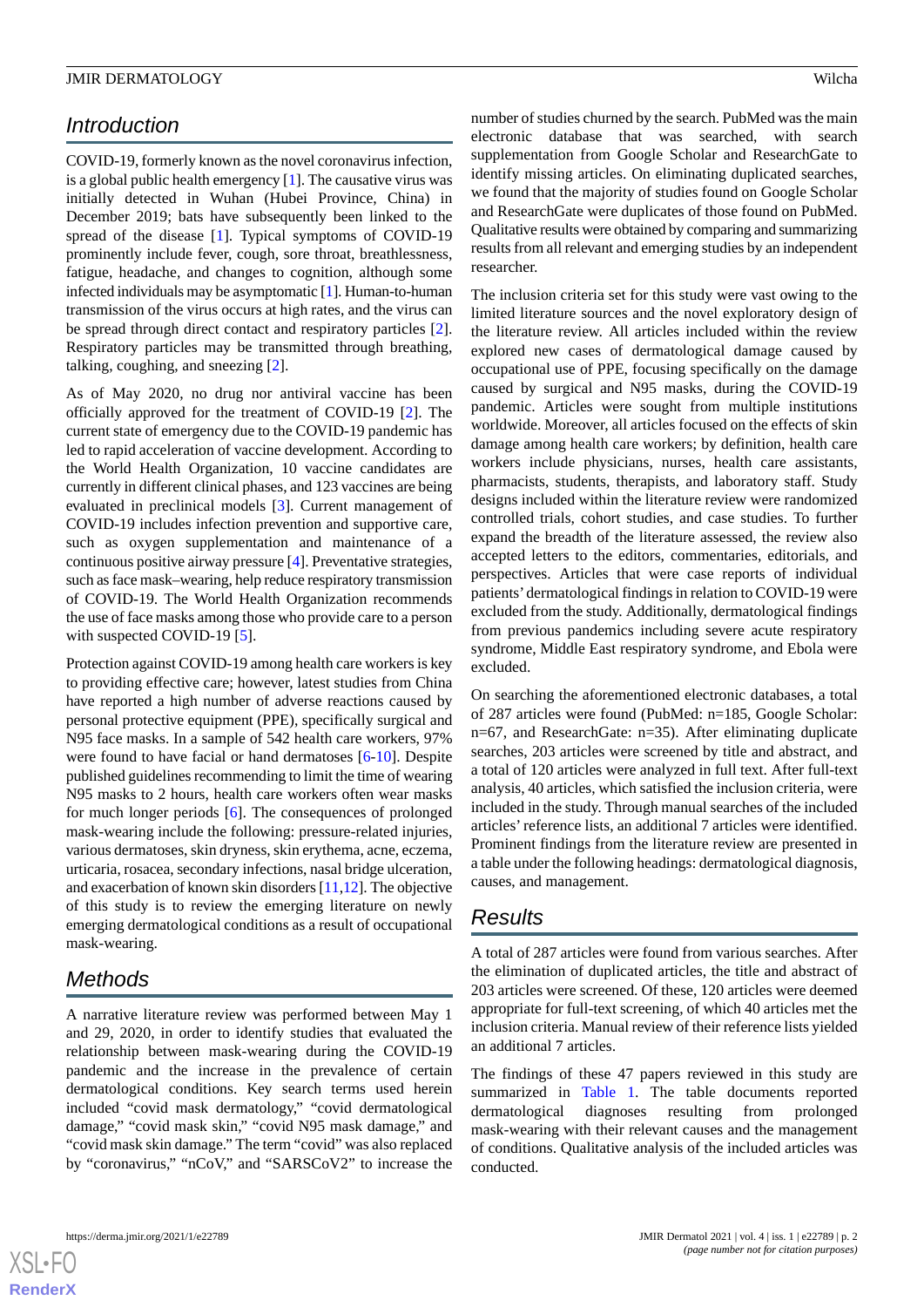<span id="page-2-0"></span>Table 1. A table summarizing the causes and management of dermatological conditions resulting from occupational mask-wearing.

| Dermatological diagnosis             | Causes                                                                                                                                                                                                                                                                                                                                                                                                                                                                                                                                                                                                                                                                                                                                                                                                                                                                                                                                                                                                            | Management                                                                                                                                                                                                                                                                                                                                                                                                                                                                                                                                                                                                                                                                                                                                                                                                                                                                                                                                                                                                                                                                                                                                                                                                                                                                                                                                                                                                                                                                                                                                                                                                                                                                                                                                         |
|--------------------------------------|-------------------------------------------------------------------------------------------------------------------------------------------------------------------------------------------------------------------------------------------------------------------------------------------------------------------------------------------------------------------------------------------------------------------------------------------------------------------------------------------------------------------------------------------------------------------------------------------------------------------------------------------------------------------------------------------------------------------------------------------------------------------------------------------------------------------------------------------------------------------------------------------------------------------------------------------------------------------------------------------------------------------|----------------------------------------------------------------------------------------------------------------------------------------------------------------------------------------------------------------------------------------------------------------------------------------------------------------------------------------------------------------------------------------------------------------------------------------------------------------------------------------------------------------------------------------------------------------------------------------------------------------------------------------------------------------------------------------------------------------------------------------------------------------------------------------------------------------------------------------------------------------------------------------------------------------------------------------------------------------------------------------------------------------------------------------------------------------------------------------------------------------------------------------------------------------------------------------------------------------------------------------------------------------------------------------------------------------------------------------------------------------------------------------------------------------------------------------------------------------------------------------------------------------------------------------------------------------------------------------------------------------------------------------------------------------------------------------------------------------------------------------------------|
| Pressure-related injuries            | Facial protective equipment, such as masks, place a<br>significant amount of pressure on different facial areas,<br>most notably the nasal bridge [13]. This can often<br>cause numerous injuries at different facial points [14].<br>Pressure, friction and the hyperhydration effect caused<br>by masks and goggles often result in skin indentation,<br>mechanical skin damage, and epidermal barrier<br>breakdown $[12,15]$ . N95 masks specifically have in-<br>creased air impermeability and a higher local pressure,<br>increasing the risk of dermatological symptoms [7].<br>Risk factors for pressure damage are the following:<br>prolonged wearing of personal protective equipment<br>(PPE) [14-17], repeated wearing of PPE [15], use of<br>grade 3 PPE [14], joint use of masks and goggles [7],<br>high humidity $[15]$ , and heavy sweating $[14]$ . Conflict-<br>ing findings based on the relevance of gender and<br>pressure-related injuries were reported in several<br>studies [7,14,17]. | Measures to reduce pressure-related injuries include<br>the following: education of health care workers $[7,17]$ ,<br>wearing a properly fitted mask to minimize friction<br>at specific points $[7,11]$ , regular moisturizing before<br>and after the use of facial protective equipment for<br>skin barrier repair $[6,7,11,16]$ , and limiting the time<br>spent using a mask; published guidelines suggest<br>limiting mask-wearing to 2 hours $[6,11,13,16]$ .<br>Pressure-related injuries that are progressive or cause<br>$\bullet$<br>discomfort to the user may be relieved by the use of<br>a hydrocolloid dressing $[6,16-18]$ . Hydrocolloid<br>dressings are composed of water, sodium polyacrylate,<br>cellulose gum, and sodium hyaluronate; these compo-<br>nents serve as a cushion for soft tissue, thus reducing<br>pressure and retaining skin moisture [18]. Dong et al<br>[18] conducted a study to observe if hydrogel patches<br>relieve skin damage in 19 health care workers; they<br>reported that using hydrogel patches resulted in a<br>lower mean score for skin reactions (3.47, SD 1.39,<br>compared to nonuse scores of 13.32, SD 2.06),<br>demonstrating that hydrogel patches are able to reduce<br>the emergence and severity of skin damage $[18]$ .<br>Furthermore, they reported that the use of hydrogel<br>patches reduced skin indentation as well as pain [18].<br>Conflicting evidence was reported on whether hydro-<br>colloid dressings impacted the seal of facial masks<br>$[6,16,19]$ .<br>High levels of humidity are reportedly a predisposing<br>factor to skin barrier damage [15]; to reduce humidity<br>levels, it is recommended to line masks with a paper<br>towel or gauze $[15]$ . |
| Irritant contact dermatitis<br>(ICD) | ICD is a common problem reported by health care<br>workers $[7,17,20]$ ; symptoms include burning, itching,<br>and stinging [11]. Formaldehyde, a material used in<br>both surgical and N95 masks, has been recognized to<br>be a frequent contact sensitizer for many people $[7,16]$ .<br>Acute and chronic dermatitis may be a result of skin<br>and mucus membrane damage [11]. Facial protective<br>equipment may induce ICD through occlusion and<br>friction from the mask and the hyper-hydration effect<br>of PPE; in turn, this breaks down the epidermal barrier .<br>of the skin $[20]$ . Factors that predispose individuals<br>to ICD include the following: increased moisture,<br>warm environments, occlusion due to local pressure,<br>and friction $[7,21]$ .                                                                                                                                                                                                                                  | Protective measures include the following: ensuring<br>the proper fit of the mask, labeling of contact sensitiz-<br>ers on face masks [17], cooling the skin by ensuring<br>adequate air conditioning at the site, and wiping skin<br>to remove sweat at appropriate times [20]. Staff should<br>limit the duration of mask-wearing by having rotating<br>shifts and regular mask-free breaks [20]. Furthermore,<br>staying hydrated may also reduce symptoms of der-<br>matitis $[20]$ .<br>Treatment of ICD includes the use of emollients before<br>wearing masks $[11,20,22]$ ; emollients should be ap-<br>plied at least 30 minutes before wearing the mask to<br>prevent damage to the mask $[20]$ . Staff may also<br>choose to line the mask with gauze to reduce the hu-<br>midity [11]. For moderate to severe ICD, topical glu-<br>cocorticoids may be recommended $[11,20,22]$ .                                                                                                                                                                                                                                                                                                                                                                                                                                                                                                                                                                                                                                                                                                                                                                                                                                                      |
| Allergic contact dermatitis<br>(ACD) | Occupational ACD was also a common problem re-<br>ported among health care workers [17]. ACD has a<br>similar set of symptoms to ICD, which includes the<br>following: pruritus, burning sensations, facial and<br>periocular erythema, and subtle eczematous lesions<br>[12,17]. Aggravating factors that may induce ACD<br>include the following: prolonged use of PPE [7], in-<br>creased moisture from perspiration, occlusion effects<br>from the mask $[7,23]$ , friction $[7,23]$ , atopic predispo-<br>sition [7], and contact sensitizers including formalde-<br>hyde [17,23]. Maliyar et al [23] reported that 22.8%<br>of the population is sensitive to formaldehyde.                                                                                                                                                                                                                                                                                                                                 | The gold standard for the diagnosis of ACD is patch<br>testing $[7]$ .<br>The treatment for ACD is similar to that recommended<br>$\bullet$<br>for ICD. It is important to ensure correct fitting of<br>PPE [23], the use of facial moisturizers before and<br>after using PPE $[11,23]$ , the avoidance of facial<br>cleansing with overheated water, 75% ethanol, or a<br>facial cleanser $[11]$ , and the use of hydrogel dressings<br>on damaged skin $[23]$ . Layers of gauze inside the mask<br>may be used to reduce moisture effects within the<br>mask $[11]$ . For mild dermatitis, the use of emollients<br>is adequate; if the dermatitis progresses, topical gluco-<br>corticoid ointments may be used [11].                                                                                                                                                                                                                                                                                                                                                                                                                                                                                                                                                                                                                                                                                                                                                                                                                                                                                                                                                                                                                          |

**[RenderX](http://www.renderx.com/)**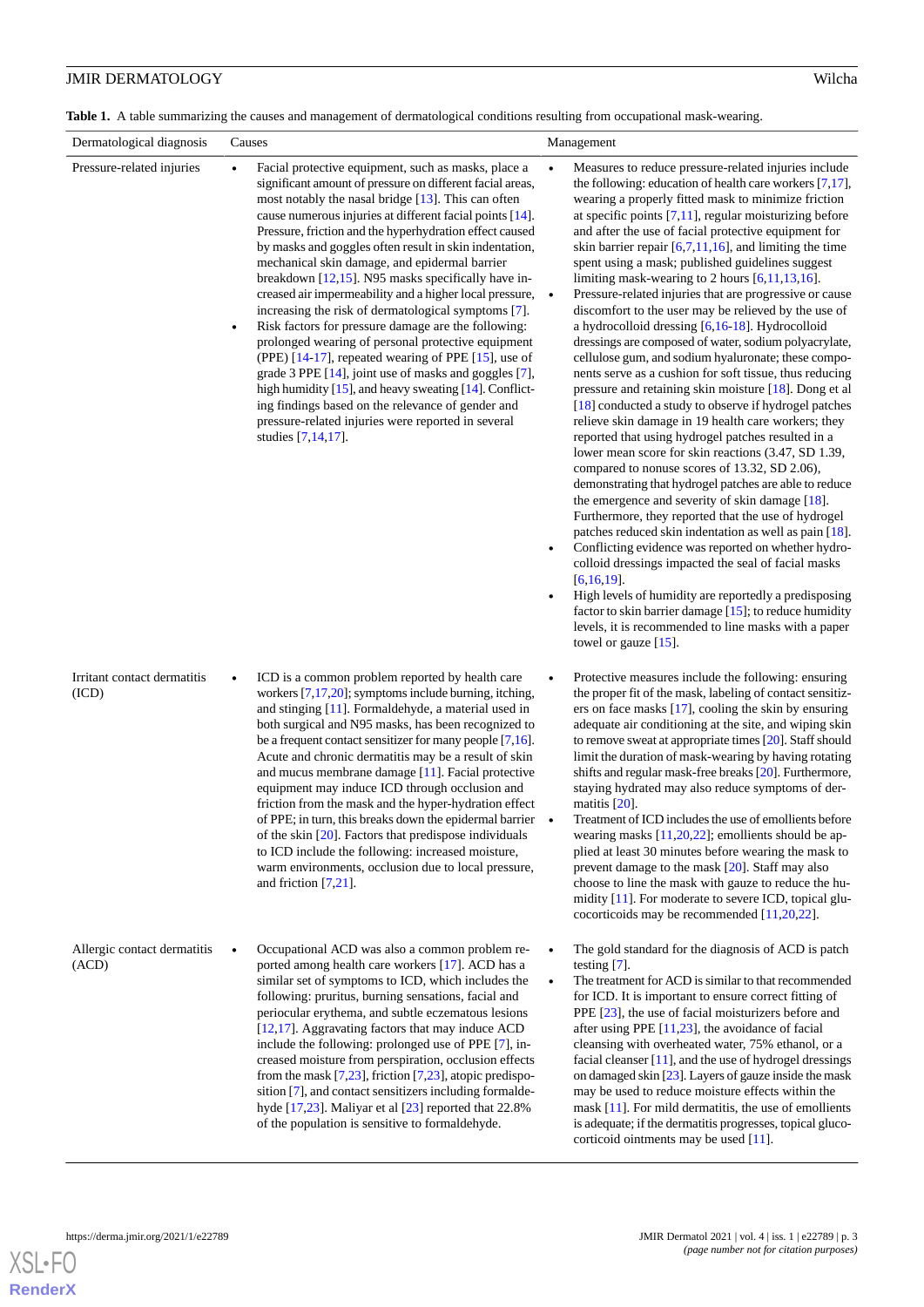| Dermatological diagnosis                                 | Causes                                                                                                                                                                                                                                                                                                                                                                                                                                                                                                                                                                                                                                                                                                                                                                                                                                 | Management                                                                                                                                                                                                                                                                                                                                                                                                                                    |
|----------------------------------------------------------|----------------------------------------------------------------------------------------------------------------------------------------------------------------------------------------------------------------------------------------------------------------------------------------------------------------------------------------------------------------------------------------------------------------------------------------------------------------------------------------------------------------------------------------------------------------------------------------------------------------------------------------------------------------------------------------------------------------------------------------------------------------------------------------------------------------------------------------|-----------------------------------------------------------------------------------------------------------------------------------------------------------------------------------------------------------------------------------------------------------------------------------------------------------------------------------------------------------------------------------------------------------------------------------------------|
| Retroauricular dermatitis                                | Retroauricular dermatitis is characterized by itching,<br>$\bullet$<br>redness, and scaling within the auricular region [24].<br>Ear pressure through the use of ear-hook masks is a<br>reported cause of this type of dermatitis [15].                                                                                                                                                                                                                                                                                                                                                                                                                                                                                                                                                                                                | Recommendations to reduce dermatitis and ear pain<br>$\bullet$<br>include the following: the use of strings or hairpins<br>to lengthen the ear-hook string $[15]$ help reduce the<br>tightness of masks $[25]$ . Jiang et al $[26]$ explored the<br>use of a plastic handle to reduce ear pressure exerted<br>by N95 masks; the advantage of this method was the<br>simplicity of the idea and the increase in comfort on<br>using the masks. |
| Skin lesions                                             | Pei et al $[27]$ reported that 73.1% of participants de-<br>veloped skin lesions due to PPE in a cohort of 484<br>health care workers. Skin lesions included the follow-<br>ing: erythema, prurigo, blisters, rhagades, papule,<br>oedema, exudation, crusting, and lichenification<br>$[12,27]$ . The most common sites were the nasal bridge<br>as well as the cheeks and forehead [12]. Factors at-<br>tributed to skin lesions included the following: higher<br>grades of PPE, higher working frequency within PPE,<br>and prolonged use of PPE $[9,25,27]$ .                                                                                                                                                                                                                                                                     | Measures to reduce the incidence of skin lesions in-<br>clude the following: wearing the mask correctly, tak-<br>ing mask-free breaks, and frequently replacing of<br>protective gear $[25]$ .                                                                                                                                                                                                                                                |
| Skin dryness                                             | In a sample of 542 participants in China, skin dryness •<br>was the most commonly reported symptom (70.3%)<br>[9]. Closed humid environments, such as those result-<br>ing from breathing in masks and the use of PPE [9],<br>result in skin barrier dysfunction [11,28]. Skin barrier<br>dysfunction may consequently lead to skin dryness<br>and scaling $[11]$ .                                                                                                                                                                                                                                                                                                                                                                                                                                                                    | Management of skin dryness involves the use of high-<br>potency moisturizers before and after PPE use [11].                                                                                                                                                                                                                                                                                                                                   |
| Skin erythema                                            | Hua et al $[29]$ reported increased erythema following $\bullet$<br>PPE use; erythema results from cutaneous blood vessel<br>dilation and increased blood supply to the skin [29].<br>Although this may be a normal reaction to heat and<br>pressure, long-lasting erythema may be a sign of in-<br>flammation $[29]$ . Significant differences between the<br>use of N95 masks and surgical masks have been re-<br>ported; N95 masks reportedly increase the facial<br>temperature of the user and are perceived to be more<br>uncomfortable [30]. Factors potentially causing skin<br>erythema include long hours and prolonged mask-<br>wearing $[20]$ . Campbell et al $[31]$ reported that skin<br>erythema may progress to miliaria owing to the asso-<br>ciations of immobility and humidity through prolonged<br>mask-wearing. | Measures to reduce skin erythema include the follow-<br>ing: limiting shift length [20], having mask-free breaks<br>[20], and using a surgical mask rather than an N95<br>mask when appropriate [30].                                                                                                                                                                                                                                         |
| Skin injury due to the use of $\bullet$<br>disinfectants | Skin injury due to the use of disinfectants may result $\bullet$<br>in ICD $[32]$ and ACD $[13]$ . Excessive stress among<br>health care workers because of working with patients<br>with COVID-19 may increase the frequency and du-<br>ration of skin cleansing, which disrupts the skin barrier<br>and inevitably leads to skin damage [13].                                                                                                                                                                                                                                                                                                                                                                                                                                                                                        | Although it is important to clean the face using soap-<br>based cleansers after contact with patients with<br>COVID-19 owing to the high risk of disease transmis-<br>sion, health care workers should be wary of excessive<br>washing and the repeated application of disinfectants<br>to the skin $[13]$ .                                                                                                                                  |
| Secondary infections                                     | Skin and mucous membrane injury, through the dis-<br>ruption of the epidermal barrier, may lead to secondary<br>infections [11]. Factors aggravating membrane injury<br>include the following: prolonged mask-wearing result-<br>ing in a closed environment, compression, friction,<br>and humidity [33].                                                                                                                                                                                                                                                                                                                                                                                                                                                                                                                             | Avoidance of PPE and the use of antihistamines and<br>$\bullet$<br>antibiotics are recommended for the treatment of<br>secondary infections [13,33]. To prevent secondary<br>infections, it is important to stop water from entering<br>damaged skin; this can be done using waterproof<br>plasters $[33]$ .                                                                                                                                  |
| Acne vulgaris                                            |                                                                                                                                                                                                                                                                                                                                                                                                                                                                                                                                                                                                                                                                                                                                                                                                                                        | The management of acne vulgaris includes the follow-<br>ing: liberal use of moisturizers before and after using<br>facial protective equipment, topical antibiotic creams<br>for mild papules and pustules, as well as topical<br>retinoid creams for blackheads and whiteheads [11].<br>Cases of severe acne vulgaris should be referred to a<br>dermatologist $[11]$ .                                                                      |

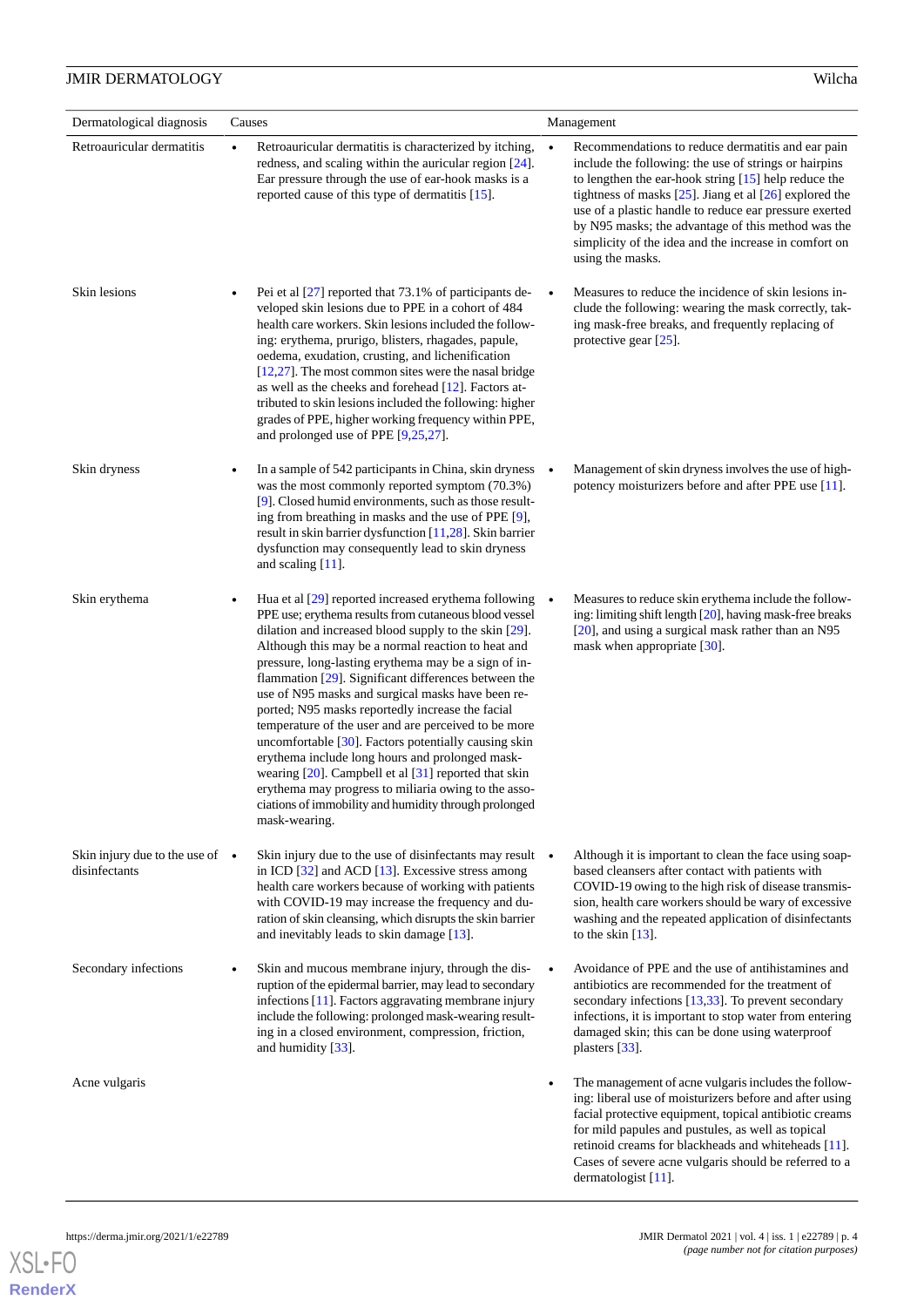| Dermatological diagnosis               | Causes                                                                                                                                                                                                                                                                                                                                                                                                                                                                                                                                                                                                                                                                                                                                                                                                                                                                                                                                   | Management                                                                                                                                                                          |
|----------------------------------------|------------------------------------------------------------------------------------------------------------------------------------------------------------------------------------------------------------------------------------------------------------------------------------------------------------------------------------------------------------------------------------------------------------------------------------------------------------------------------------------------------------------------------------------------------------------------------------------------------------------------------------------------------------------------------------------------------------------------------------------------------------------------------------------------------------------------------------------------------------------------------------------------------------------------------------------|-------------------------------------------------------------------------------------------------------------------------------------------------------------------------------------|
|                                        | Flares of acne have been reported to result from the<br>$\bullet$<br>use of facial protective equipment; this is thought to<br>be due to increased temperature and humidity caused<br>by the mask [34]. High temperatures as well as high<br>humidity facilitate the progression of acne due to<br>bacterial proliferation and the portal occlusive effect<br>of skin hydration and irritation to the upper parts of<br>the pilosebaceous duct; in turn, this causes swelling<br>of the epidermal keratinocytes, leading to acute<br>blockage of the skin barrier $[11,34]$ . Other underlying<br>mechanisms potentially include pressure and friction<br>[11]. Interestingly, Han et al [34] observed no correla-<br>tion between acne severity and prolonged mask-<br>wearing. Signs of acne include comedones, papules<br>on the cheeks and nose, as well as nodules or cysts on<br>the forehead, submaxillary, and neck region [34]. |                                                                                                                                                                                     |
| Eczema                                 | Navarro - Triviño et al [35] found eczema to be one<br>of the most frequently reported skin diseases associat-<br>ed with PPE use. The risk of eczema increased with<br>continuous use of masks and protective glasses [32,35]<br>as a result of increased heat owing to the closed envi-<br>ronment, and increased stress [28].                                                                                                                                                                                                                                                                                                                                                                                                                                                                                                                                                                                                         | Use of topical glucocorticoid creams or ointments is<br>suggested for eczematous skin changes [13].                                                                                 |
| Rosacea                                | Rosacea has been frequently reported in association<br>with PPE use $[35]$ . Increased heat and stress is linked<br>to the exacerbation of rosacea $[28]$ . Prolonged PPE<br>use is a risk factor for developing rosacea $[32]$ .                                                                                                                                                                                                                                                                                                                                                                                                                                                                                                                                                                                                                                                                                                        | N/A <sup>a</sup>                                                                                                                                                                    |
| Urticaria                              | Urticaria of the face has been linked to the resulting<br>$\bullet$<br>vertical pressure of facial protective equipment [11].<br>Risk factors include the following: prolonged wearing<br>of protective equipment and excessive personal hy-<br>giene $[12]$ .                                                                                                                                                                                                                                                                                                                                                                                                                                                                                                                                                                                                                                                                           | Preventative measures include the use of correctly<br>fitted protective equipment and antihistamines [11].                                                                          |
| Impetigo                               | Yu et al $\left[36\right]$ documented a case of impetigo due to<br>occupational goggle-mask-wearing during the pan-<br>demic [36]. Increased humidity, skin trauma, and<br>malnutrition can increase the skin's vulnerability to<br>infection and create a moist occlusive environment,<br>allowing Staphylococcus aureus to grow and infect<br>the damaged skin [36].                                                                                                                                                                                                                                                                                                                                                                                                                                                                                                                                                                   | Management of this condition included rest away from<br>PPE and the application of topical 2% fusidic acid<br>cream twice daily [36].                                               |
| Nasal bridge ulceration                | Owing to occupational use of PPE, the nasal bridge<br>was reported to be damaged in 83.1% of health care<br>workers [37]. Pressure, friction, and the hyperhydra-<br>tion effect are known risk factors for ulceration<br>[12, 15.]                                                                                                                                                                                                                                                                                                                                                                                                                                                                                                                                                                                                                                                                                                      | Hydrocolloid dressings may be of use to successfully<br>treat nasal bridge ulceration [37].                                                                                         |
| Exacerbations of known<br>skin disease | Flares of pre-existing dermatoses have been reported •<br>to result from PPE use $[17,28,32]$ . Stress, due to the<br>pandemic, has been linked to the aggravation of skin<br>conditions such as psoriasis, eczema, atopy, and neu-<br>rodermatitis [28,32].                                                                                                                                                                                                                                                                                                                                                                                                                                                                                                                                                                                                                                                                             | Zheng et al [32] questioned the use of psychological<br>counseling to reduce the stress experienced by health<br>care workers in order to reduce exacerbations of skin<br>diseases. |

<sup>a</sup>N/A: not applicable.

# *Discussion*

[XSL](http://www.w3.org/Style/XSL)•FO **[RenderX](http://www.renderx.com/)**

## **Principal Findings**

This preliminary and exploratory review documents the different dermatological conditions associated with occupational mask-wearing, by causes and management, among health care

workers during the COVID-19 pandemic from the existing literature (in May 2020) ([Table 1](#page-2-0)).

## **Personal Perspectives of Health Care Workers in Relation to Dermatological Problems**

The literature reveals a high number of health care workers who are affected by skin damage; in a sample of 546 individuals, 526 (97%) staff members reported negative skin consequences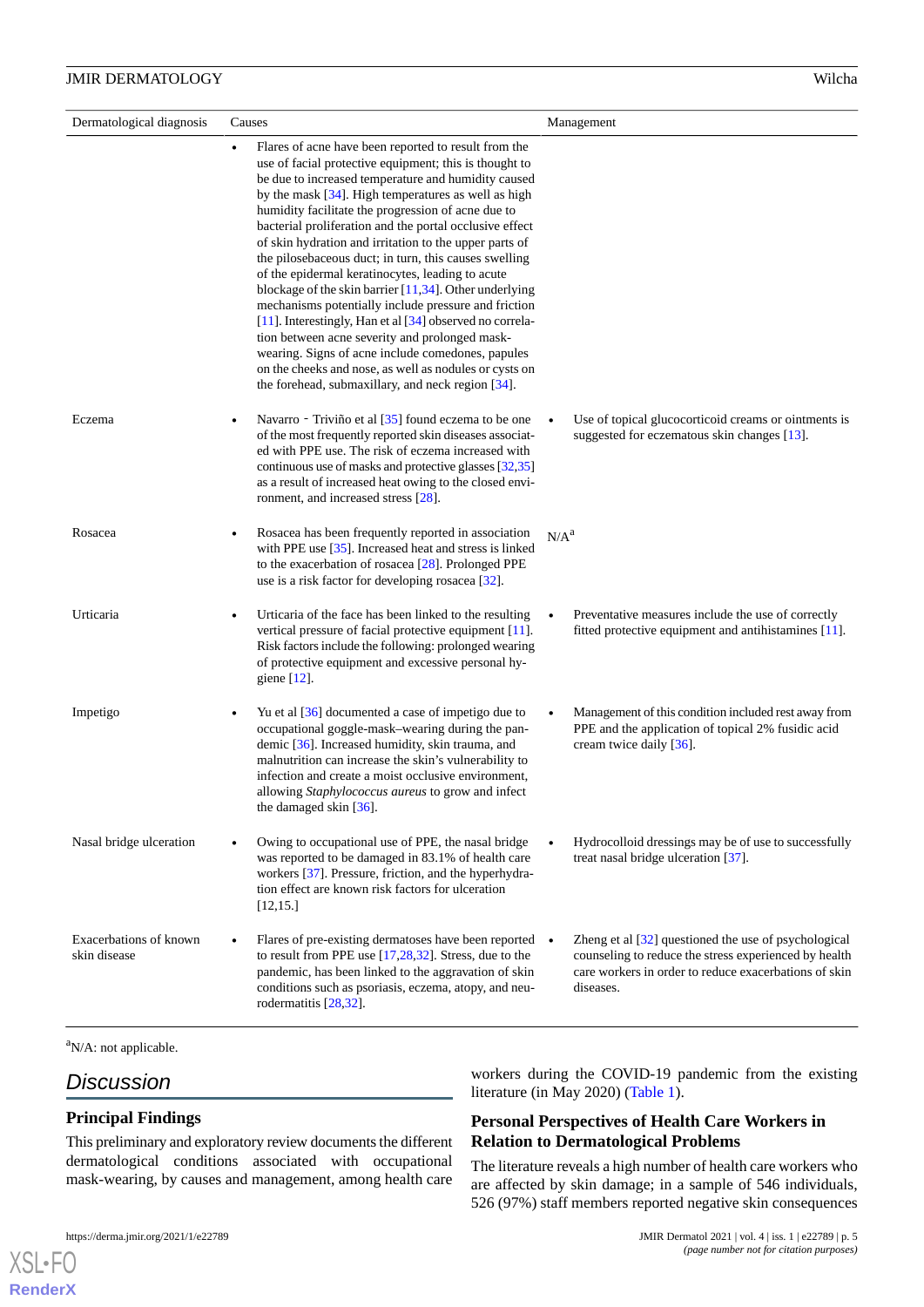as a result of PPE use [[6-](#page-6-5)[10](#page-7-0)]. Symptoms of skin barrier damage, as reported by health care professionals, include burning, itching, and stinging [\[11](#page-7-1)]. The most common site of skin damage was the nasal bridge, and this occurred in 83.1% of health care workers [\[6](#page-6-5)-[8,](#page-6-7)[13](#page-7-4)].

Pei et al [\[27](#page-7-17)] conducted a study involving 484 health care workers and reported that 73.1% experienced various skin lesions including the following: erythema (38.8%), prurigo (22.9%), blisters (13.8%), rhagades (13.6%), papules (12.8%), exudation (6.8%), and lichenification.

Facial erythema was reported at varying rates; Pei et al [\[27](#page-7-17)] reported that 38.8% of health care workers experienced erythema, whereas Balato et al [\[38](#page-8-7)] found erythema rates to be higher at 60.4%. Singh et al [\[20](#page-7-10)] categorized two varying forms of erythema: whole face erythema (linked to prolonged hours) and lip lick erythema (linked to constant licking of lips from excessive thirst and fluid restriction). Scarano et al [\[30](#page-7-20)] investigated facial skin temperature in relation to occupational mask-wearing and reported a significant difference between surgical and N95 masks with regard to humidity, heat, breathing difficulty, and discomfort. Erythema, as a result of increased warmth, may cause health care workers to alter the position of their mask using contaminated hands, which may increase the risk of self-infection with COVID-19 [\[30](#page-7-20)].

Furthermore, skin papules have been reported to result from mask-wearing; papules are often a common sign of acne, alongside other symptoms such as comedones, nodules, and cysts [[34\]](#page-8-3). Gheisari et al [[21\]](#page-7-12) reported that 35.5% of health care workers experienced acne as a consequence of occupational mask-wearing. Skin damage, such as an irritating pimples in the case of acne, may cause health care workers to repeatedly touch their face, thus increasing the risk of infection [[34](#page-8-3)[,39](#page-8-8)].

Iatrogenic skin damage, resulting from allergic and irritant contact dermatitis, is associated with occupational mask-wearing. In a sample of 14 health care workers, 35.7% of participants developed irritant contact dermatitis, and 28.6% of participants developed allergic contact dermatitis, which was associated with facial masks [[24\]](#page-7-16).

Another common complaint among health care workers concerned pressure-related injuries. Jiang et al [[14\]](#page-7-5) conducted a cross-sectional study, incorporating the views of 4308 health care workers and reported that 42.8% of respondents had skin injuries resulting from pressure (95% CI 41.30-44.30). Moreover, health care workers develop multiple skin lesions across different areas of the face; the disruption of the epidermal skin barrier across multiple sites may increase the risk of contracting COVID-19 among health care workers [[14\]](#page-7-5).

Lastly, Szepietowski et al [[40\]](#page-8-9) investigated the prevalence of pruritus among health care workers as a result of mask-wearing. From among 1393 participants, 273 (19.6%) reported an itching sensation. Higher incidences of pruritus have been reported in studies from Singapore and China; in Singapore, 51.4% of health care workers developed a facial itch [\[24](#page-7-16)], as opposed to 61.8% in China [[27\]](#page-7-17). The risk of pruritus was further increased among those with an atopic predisposition, facial dermatoses, and prolonged PPE use [\[40](#page-8-9)]. Moreover, it was found that the

sensation of pruritus caused health care workers to itch and touch their mask, reducing its protectiveness against COVID-19 [[40\]](#page-8-9).

#### **Recommendations to Reduce the Adverse Effects Associated With Facial Masks**

Despite evidence regarding the vast number of dermatological conditions resulting from mask-wearing, limited evidence is available on the occupational management of these problems. One study advocated the use of virtual occupational health checks to prevent serious skin damage among health care workers [\[41](#page-8-10)]. The virtual clinic was led by nurses who advised health care workers on protective self-care and skin care measures and triaged moderate and severe skin disorders to dermatologists if needed [[42\]](#page-8-11).

Pressure-related injuries associated with occupational mask-wearing has been common. Letters to the editor, written by multiple working health care professionals throughout the current pandemic, have highlighted the immense discomfort and pressure damage faced by staff on a regular basis [[13,](#page-7-4)[16](#page-7-6)[,41](#page-8-10)]. Surprisingly, despite reports of discomfort and pressure damage, Jiang et al [\[14](#page-7-5)] reported that only 17.7% of health care professionals used prophylactic dressings and lotions. Hydrocolloid dressings have been suggested to reduce skin damage and improve comfort among health care workers who use facial masks  $[16]$  $[16]$ . A study by Dong et al  $[18]$  $[18]$  found that the use of hydrogel patches resulted in lower skin reaction mean scores (3.47, SD 1.39) compared to their nonuse (13.32, SD 2.06), demonstrating their ability to reduce the severity and incidence of skin damage. Furthermore, Payne [\[16](#page-7-6)] argued that a strip of hydrocolloid dressing over the area of pressure damage should not impair the mask seal and should be used by health care workers with pre-existing skin disease or those who wear masks for over 2 hours. Buckley et al [\[6](#page-6-5)] agreed with the use of hydrocolloid dressings; however, they recommended refit testing for staff members to ensure the seal was intact to prevent infection. In stark contrast, Yin et al [[41\]](#page-8-10) reported that hydrocolloid dressings may be harmful to the skin owing to the extreme stickiness of the dressing and the potential to rip away skin on removal. A recent study by Jiang et al [\[26](#page-7-15)] documented the use of a plastic handle on the N95 respirator to reduce pressure injuries to the ear and reduce mask adjustments made by health care workers. The advantages of using a plastic handle included improved comfort, intact mask seal, reduced risk of infection through a lower rate of mask adjustments, and easy disinfection of the handles [[27\]](#page-7-17). Other methods to reduce pressure-related injuries include the following: education of health care professionals [\[7](#page-6-6),[38\]](#page-8-7), use of a correctly fitted mask to minimize friction  $[7,11]$  $[7,11]$  $[7,11]$ , regular moisturizing  $[6,7,11,16]$  $[6,7,11,16]$  $[6,7,11,16]$  $[6,7,11,16]$  $[6,7,11,16]$ , and frequent mask-free breaks [[6](#page-6-5)[,11](#page-7-1),[13](#page-7-4)[,16](#page-7-6)].

The alleviation of mental health conditions, such as stress and anxiety, within these unprecedented times also plays a key role in preventing skin damage. Li et al [\[33](#page-8-2)] reported that high mental stress may precipitate endocrine disorders such as acne through excessive secretion of androgens, which in turn stimulate excess sebum secretion from the sebaceous glands. This, along with mask-wearing, reduces local blood circulation and oxygen levels and causes occlusion of the sebaceous ducts

 $XS$ -FO **[RenderX](http://www.renderx.com/)**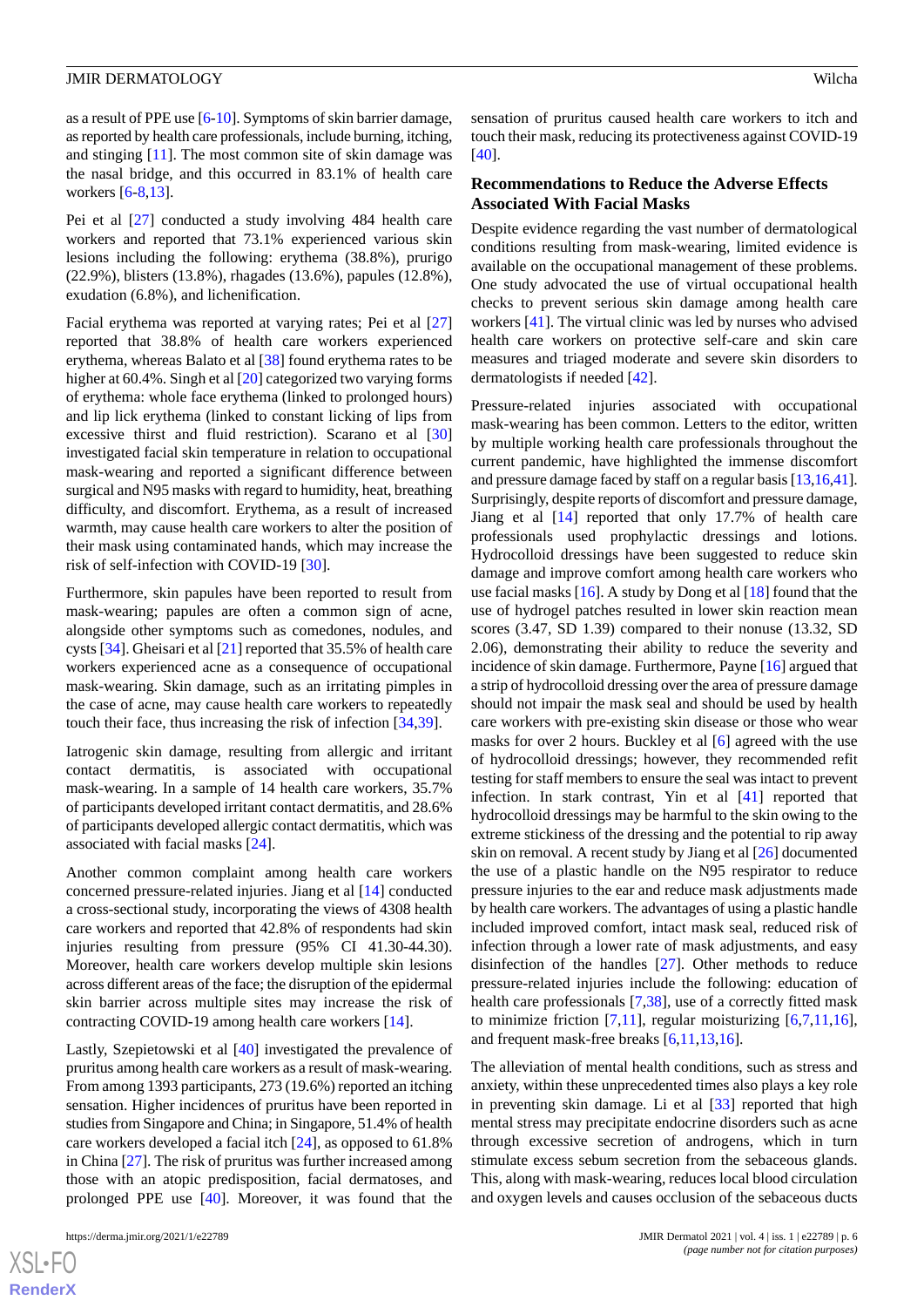in hair follicles [[33\]](#page-8-2). Additional factors that exacerbate skin stress include high-intensity work, irregular eating habits, and poor rest [\[32](#page-8-1)]. Other studies further corroborated the findings of Li et al, linking stress to acne  $[28]$  $[28]$ , dermatitis  $[28]$  $[28]$ , and pre-existing skin disorders [\[28](#page-7-19),[32\]](#page-8-1).

In addition, anxiety has proved to be a problem among health care workers. A study conducted in Malaysia [[41\]](#page-8-10) reported that several pressure-related injuries were self-inflicted by health care professionals owing to overtightening of their N95 masks. Although overtightening of the masks provided the staff with mental relief of improved protection, it consequently increased the risk of skin damage and inadvertently increased the risk of COVID-19 infection through disrupted skin [\[41](#page-8-10)]. Staff members responsible for providing care to patients with COVID-19 should be educated on the efficacy of masks to reduce overtightening as well as anxiety [\[41](#page-8-10)].

Furthermore, nonmodifiable risk factors, such as gender, influenced the progression of skin damage. One study [\[25](#page-7-14)] reported that rashes were more likely to affect women. Zuo et al [\[39](#page-8-8)] found that women had a lower threshold for reporting symptoms of skin damage. However, Gefen et al [\[43](#page-8-12)] surveyed 4308 health care workers and found that the male prevalence of pressure injuries was significant and 1.6-fold that among women. Possible theories for this finding include differences in the facial architecture between men and women [[41\]](#page-8-10). Moreover, this result may demonstrate the need for gender-specific PPE to prevent skin damage among men [[41\]](#page-8-10).

#### **Limitations**

Notable limitations of our study include the exploratory direction of the literature review; the available literature was restricted owing to the emerging nature of COVID-19 and lack of studies during the search period (May 1-29, 2020). Moreover, the data included within the review may be constrained by PubMed being the only legitimate scientific database being used herein; this may raise concerns that other important studies may have been missed. As a result of limitations arising from the aforementioned reasons, our literature review accepted all types of articles, which may have limited the applicability of the results to the broader population. Furthermore, numerous studies included within our literature review reported their findings on the basis of a small cohort, which may have decreased the reliability of the results. Furthermore, articles included in this literature review were from multiple institutions worldwide, most notably the United Kingdom and Asia. Difficulties, such as finding reliable translations of articles as well as a lack of literature from other countries, may also skew the results of this literature review.

#### **Conclusions**

PPE has been invaluable throughout the COVID-19 pandemic; it has allowed health care workers to safely provide care to the most vulnerable individuals, with minimal risk. Masks have provided the main form of essential protection to the respiratory system against COVID-19; however, owing to the rapid global threat COVID-19 presents, it is clear that the risk of skin damage resulting from mask-wearing has not been considered. The effects of skin damage can be dangerous among health care workers; the risk of infection may be increased through disruptions in the skin barrier as well as self-contamination through mask adjustments. The highly contagious nature of SARS-CoV-2 increases the likelihood that protective measures may stay in place from this day forward; innovation and advancements in PPE need to be sought to protect the skin and to reduce the currently increasing incidence of dermatological conditions among health care workers.

## <span id="page-6-0"></span>**Conflicts of Interest**

<span id="page-6-1"></span>None declared.

#### <span id="page-6-2"></span>**References**

- <span id="page-6-3"></span>1. Singhal T. A Review of Coronavirus Disease-2019 (COVID-19). Indian J Pediatr 2020 Apr 13;87(4):281-286 [[FREE Full](http://europepmc.org/abstract/MED/32166607) [text](http://europepmc.org/abstract/MED/32166607)] [doi: [10.1007/s12098-020-03263-6\]](http://dx.doi.org/10.1007/s12098-020-03263-6) [Medline: [32166607\]](http://www.ncbi.nlm.nih.gov/entrez/query.fcgi?cmd=Retrieve&db=PubMed&list_uids=32166607&dopt=Abstract)
- 2. Zhang L, Wang M, Wang Y, Zhu J, Zhang N. Focus on the 2019 novel coronavirus (SARS-CoV-2). Future Microbiol 2020 Jul;15:905-918 [[FREE Full text](https://www.futuremedicine.com/doi/abs/10.2217/fmb-2020-0063?url_ver=Z39.88-2003&rfr_id=ori:rid:crossref.org&rfr_dat=cr_pub%3dpubmed)] [doi: [10.2217/fmb-2020-0063\]](http://dx.doi.org/10.2217/fmb-2020-0063) [Medline: [32524843](http://www.ncbi.nlm.nih.gov/entrez/query.fcgi?cmd=Retrieve&db=PubMed&list_uids=32524843&dopt=Abstract)]
- <span id="page-6-4"></span>3. Al-Kassmy J, Pedersen J, Kobinger G. Vaccine Candidates against Coronavirus Infections. Where Does COVID-19 Stand? Viruses 2020 Aug 07;12(8):861 [\[FREE Full text\]](https://www.mdpi.com/resolver?pii=v12080861) [doi: [10.3390/v12080861](http://dx.doi.org/10.3390/v12080861)] [Medline: [32784685\]](http://www.ncbi.nlm.nih.gov/entrez/query.fcgi?cmd=Retrieve&db=PubMed&list_uids=32784685&dopt=Abstract)
- <span id="page-6-6"></span><span id="page-6-5"></span>4. Abd El-Aziz TM, Stockand JD. Recent progress and challenges in drug development against COVID-19 coronavirus (SARS-CoV-2) - an update on the status. Infect Genet Evol 2020 Sep;83:104327 [\[FREE Full text\]](http://europepmc.org/abstract/MED/32320825) [doi: [10.1016/j.meegid.2020.104327](http://dx.doi.org/10.1016/j.meegid.2020.104327)] [Medline: [32320825](http://www.ncbi.nlm.nih.gov/entrez/query.fcgi?cmd=Retrieve&db=PubMed&list_uids=32320825&dopt=Abstract)]
- <span id="page-6-7"></span>5. Feng S, Shen C, Xia N, Song W, Fan M, Cowling BJ. Rational use of face masks in the COVID-19 pandemic. Lancet Respir Med 2020 May;8(5):434-436 [\[FREE Full text\]](http://europepmc.org/abstract/MED/32203710) [doi: [10.1016/S2213-2600\(20\)30134-X](http://dx.doi.org/10.1016/S2213-2600(20)30134-X)] [Medline: [32203710\]](http://www.ncbi.nlm.nih.gov/entrez/query.fcgi?cmd=Retrieve&db=PubMed&list_uids=32203710&dopt=Abstract)
- 6. Buckley D, Stone N, British Society for Cutaneous Allergy Committee. British Society for Cutaneous Allergy advice on skin damage from FFP3 masks. BMJ 2020 Jun 09;369:m2268. [doi: [10.1136/bmj.m2268](http://dx.doi.org/10.1136/bmj.m2268)] [Medline: [32518080\]](http://www.ncbi.nlm.nih.gov/entrez/query.fcgi?cmd=Retrieve&db=PubMed&list_uids=32518080&dopt=Abstract)
- 7. Bhatia R, Sindhuja T, Bhatia S, Dev T, Gupta A, Bajpai M, et al. Iatrogenic dermatitis in times of COVID-19: a pandemic within a pandemic. J Eur Acad Dermatol Venereol 2020 Oct;34(10):e563-e566 [\[FREE Full text](http://europepmc.org/abstract/MED/32495393)] [doi: [10.1111/jdv.16710](http://dx.doi.org/10.1111/jdv.16710)] [Medline: [32495393](http://www.ncbi.nlm.nih.gov/entrez/query.fcgi?cmd=Retrieve&db=PubMed&list_uids=32495393&dopt=Abstract)]
- 8. Fahmy D, El-Amawy HS, El-Samongy MA, Fouda A, Soliman S, El-Kady A, et al. COVID-19 and dermatology: a comprehensive guide for dermatologists. J Eur Acad Dermatol Venereol 2020 Jul;34(7):1388-1394 [[FREE Full text](http://europepmc.org/abstract/MED/32428303)] [doi: [10.1111/jdv.16545](http://dx.doi.org/10.1111/jdv.16545)] [Medline: [32428303](http://www.ncbi.nlm.nih.gov/entrez/query.fcgi?cmd=Retrieve&db=PubMed&list_uids=32428303&dopt=Abstract)]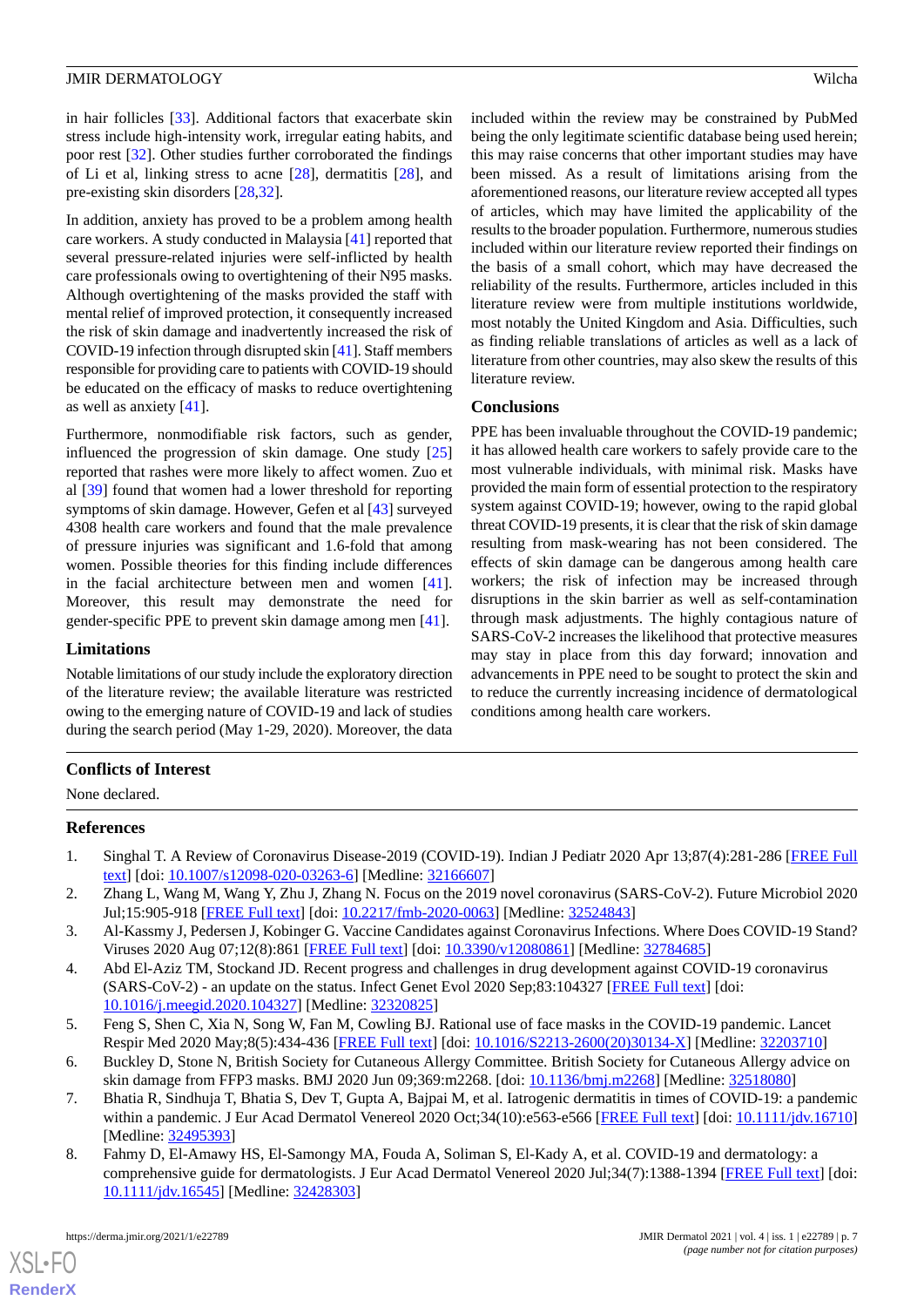- <span id="page-7-18"></span>9. Lan J, Song Z, Miao X, Li H, Li Y, Dong L, et al. Skin damage among health care workers managing coronavirus disease-2019. J Am Acad Dermatol 2020 May;82(5):1215-1216 [[FREE Full text\]](http://europepmc.org/abstract/MED/32171808) [doi: [10.1016/j.jaad.2020.03.014](http://dx.doi.org/10.1016/j.jaad.2020.03.014)] [Medline: [32171808](http://www.ncbi.nlm.nih.gov/entrez/query.fcgi?cmd=Retrieve&db=PubMed&list_uids=32171808&dopt=Abstract)]
- <span id="page-7-1"></span><span id="page-7-0"></span>10. Elston DM. Occupational skin disease among health care workers during the coronavirus (COVID-19) epidemic. J Am Acad Dermatol 2020 May;82(5):1085-1086 [[FREE Full text](http://europepmc.org/abstract/MED/32171807)] [doi: [10.1016/j.jaad.2020.03.012\]](http://dx.doi.org/10.1016/j.jaad.2020.03.012) [Medline: [32171807\]](http://www.ncbi.nlm.nih.gov/entrez/query.fcgi?cmd=Retrieve&db=PubMed&list_uids=32171807&dopt=Abstract)
- 11. Yan Y, Chen H, Chen L, Cheng B, Diao P, Dong L, et al. Consensus of Chinese experts on protection of skin and mucous membrane barrier for health-care workers fighting against coronavirus disease 2019. Dermatol Ther 2020 Jul;33(4):e13310 [[FREE Full text](http://europepmc.org/abstract/MED/32170800)] [doi: [10.1111/dth.13310](http://dx.doi.org/10.1111/dth.13310)] [Medline: [32170800\]](http://www.ncbi.nlm.nih.gov/entrez/query.fcgi?cmd=Retrieve&db=PubMed&list_uids=32170800&dopt=Abstract)
- <span id="page-7-4"></span><span id="page-7-2"></span>12. Darlenski R, Tsankov N. COVID-19 pandemic and the skin: what should dermatologists know? Clin Dermatol 2020;38(6):785-787 [[FREE Full text](http://europepmc.org/abstract/MED/33341217)] [doi: [10.1016/j.clindermatol.2020.03.012](http://dx.doi.org/10.1016/j.clindermatol.2020.03.012)] [Medline: [33341217\]](http://www.ncbi.nlm.nih.gov/entrez/query.fcgi?cmd=Retrieve&db=PubMed&list_uids=33341217&dopt=Abstract)
- <span id="page-7-5"></span>13. Zhang B, Zhai R, Ma L. 2019 novel coronavirus disease epidemic: skin protection for healthcare workers must not be ignored. J Eur Acad Dermatol Venereol 2020 Sep;34(9):e434-e435 [\[FREE Full text](http://europepmc.org/abstract/MED/32358808)] [doi: [10.1111/jdv.16573\]](http://dx.doi.org/10.1111/jdv.16573) [Medline: [32358808](http://www.ncbi.nlm.nih.gov/entrez/query.fcgi?cmd=Retrieve&db=PubMed&list_uids=32358808&dopt=Abstract)]
- <span id="page-7-7"></span>14. Jiang Q, Song S, Zhou J, Liu Y, Chen A, Bai Y, et al. The Prevalence, Characteristics, and Prevention Status of Skin Injury Caused by Personal Protective Equipment Among Medical Staff in Fighting COVID-19: A Multicenter, Cross-Sectional Study. Adv Wound Care (New Rochelle) 2020 Jul;9(7):357-364. [doi: [10.1089/wound.2020.1212\]](http://dx.doi.org/10.1089/wound.2020.1212) [Medline: [32320359\]](http://www.ncbi.nlm.nih.gov/entrez/query.fcgi?cmd=Retrieve&db=PubMed&list_uids=32320359&dopt=Abstract)
- <span id="page-7-6"></span>15. Yu N, Xiao Y, Su J, Huang K, Zhao S. Practical tips for using masks in the COVID-19 pandemic. Dermatol Ther 2020 Jul;33(4):e13555 [[FREE Full text](http://europepmc.org/abstract/MED/32390307)] [doi: [10.1111/dth.13555\]](http://dx.doi.org/10.1111/dth.13555) [Medline: [32390307\]](http://www.ncbi.nlm.nih.gov/entrez/query.fcgi?cmd=Retrieve&db=PubMed&list_uids=32390307&dopt=Abstract)
- <span id="page-7-3"></span>16. Payne A. Covid-19: skin damage with prolonged wear of FFP3 masks. BMJ 2020 May 04;369:m1743. [doi: [10.1136/bmj.m1743\]](http://dx.doi.org/10.1136/bmj.m1743) [Medline: [32366499](http://www.ncbi.nlm.nih.gov/entrez/query.fcgi?cmd=Retrieve&db=PubMed&list_uids=32366499&dopt=Abstract)]
- <span id="page-7-8"></span>17. Aerts O, Dendooven E, Foubert K, Stappers S, Ulicki M, Lambert J. Surgical mask dermatitis caused by formaldehyde (releasers) during the COVID-19 pandemic. Contact Dermatitis 2020 Aug;83(2):172-173. [doi: [10.1111/cod.13626](http://dx.doi.org/10.1111/cod.13626)] [Medline: [32468589](http://www.ncbi.nlm.nih.gov/entrez/query.fcgi?cmd=Retrieve&db=PubMed&list_uids=32468589&dopt=Abstract)]
- <span id="page-7-9"></span>18. Dong L, Yang L, Li Y, Yang J, An X, Yang L, et al. Efficacy of hydrogel patches in preventing facial skin damage caused by mask compression in fighting against coronavirus disease 2019: a short-term, self-controlled study. J Eur Acad Dermatol Venereol 2020 Sep;34(9):e441-e443 [\[FREE Full text\]](http://europepmc.org/abstract/MED/32421878) [doi: [10.1111/jdv.16638\]](http://dx.doi.org/10.1111/jdv.16638) [Medline: [32421878\]](http://www.ncbi.nlm.nih.gov/entrez/query.fcgi?cmd=Retrieve&db=PubMed&list_uids=32421878&dopt=Abstract)
- <span id="page-7-10"></span>19. Smart H, Opinion FB, Darwich I, Elnawasany MA, Kodange C. Preventing Facial Pressure Injury for Health Care Providers Adhering to COVID-19 Personal Protective Equipment Requirements. Adv Skin Wound Care 2020 Aug;33(8):418-427 [[FREE Full text](http://europepmc.org/abstract/MED/32530822)] [doi: [10.1097/01.ASW.0000669920.94084.c1](http://dx.doi.org/10.1097/01.ASW.0000669920.94084.c1)] [Medline: [32530822](http://www.ncbi.nlm.nih.gov/entrez/query.fcgi?cmd=Retrieve&db=PubMed&list_uids=32530822&dopt=Abstract)]
- <span id="page-7-12"></span>20. Singh M, Pawar M, Bothra A, Maheshwari A, Dubey V, Tiwari A, et al. Personal protective equipment induced facial dermatoses in healthcare workers managing Coronavirus disease 2019. J Eur Acad Dermatol Venereol 2020 Aug;34(8):e378-e380 [\[FREE Full text](http://europepmc.org/abstract/MED/32396675)] [doi: [10.1111/jdv.16628\]](http://dx.doi.org/10.1111/jdv.16628) [Medline: [32396675](http://www.ncbi.nlm.nih.gov/entrez/query.fcgi?cmd=Retrieve&db=PubMed&list_uids=32396675&dopt=Abstract)]
- <span id="page-7-13"></span><span id="page-7-11"></span>21. Gheisari M, Araghi F, Moravvej H, Tabary M, Dadkhahfar S. Skin reactions to non-glove personal protective equipment: an emerging issue in the COVID-19 pandemic. J Eur Acad Dermatol Venereol 2020 Jul;34(7):e297-e298 [\[FREE Full text](http://europepmc.org/abstract/MED/32302444)] [doi: [10.1111/jdv.16492\]](http://dx.doi.org/10.1111/jdv.16492) [Medline: [32302444\]](http://www.ncbi.nlm.nih.gov/entrez/query.fcgi?cmd=Retrieve&db=PubMed&list_uids=32302444&dopt=Abstract)
- <span id="page-7-16"></span>22. Preventing and Treating Occupationally Induced Dermatologic Conditions During COVID-19. American Academy of Dermatology Association. URL:<https://www.aad.org/public/diseases/coronavirus/occ-induced> [accessed 2020-06-02]
- <span id="page-7-14"></span>23. Maliyar K, Sachdeva M, Mufti A, Yeung J. Reply to: "Skin damage among health care workers managing coronavirus disease 2019". J Am Acad Dermatol 2020 Aug;83(2):e169-e170 [[FREE Full text](http://europepmc.org/abstract/MED/32417418)] [doi: [10.1016/j.jaad.2020.05.037](http://dx.doi.org/10.1016/j.jaad.2020.05.037)] [Medline: [32417418](http://www.ncbi.nlm.nih.gov/entrez/query.fcgi?cmd=Retrieve&db=PubMed&list_uids=32417418&dopt=Abstract)]
- <span id="page-7-15"></span>24. Bothra A, Das S, Singh M, Pawar M, Maheswari A. Retroauricular dermatitis with vehement use of ear loop face masks during COVID-19 pandemic. J Eur Acad Dermatol Venereol 2020 Oct;34(10):e549-e552 [\[FREE Full text\]](http://europepmc.org/abstract/MED/32491204) [doi: [10.1111/jdv.16692](http://dx.doi.org/10.1111/jdv.16692)] [Medline: [32491204](http://www.ncbi.nlm.nih.gov/entrez/query.fcgi?cmd=Retrieve&db=PubMed&list_uids=32491204&dopt=Abstract)]
- <span id="page-7-17"></span>25. Hu K, Fan J, Li X, Gou X, Li X, Zhou X. The adverse skin reactions of health care workers using personal protective equipment for COVID-19. Medicine (Baltimore) 2020 Jun 12;99(24):e20603 [[FREE Full text](https://doi.org/10.1097/MD.0000000000020603)] [doi: [10.1097/MD.0000000000020603](http://dx.doi.org/10.1097/MD.0000000000020603)] [Medline: [32541493](http://www.ncbi.nlm.nih.gov/entrez/query.fcgi?cmd=Retrieve&db=PubMed&list_uids=32541493&dopt=Abstract)]
- <span id="page-7-19"></span>26. Jiang W, Cao W, Liu Q. Wearing the N95 mask with a plastic handle reduces pressure injury. J Am Acad Dermatol 2020 Jun;82(6):e191-e192 [[FREE Full text](http://europepmc.org/abstract/MED/32283239)] [doi: [10.1016/j.jaad.2020.04.001](http://dx.doi.org/10.1016/j.jaad.2020.04.001)] [Medline: [32283239\]](http://www.ncbi.nlm.nih.gov/entrez/query.fcgi?cmd=Retrieve&db=PubMed&list_uids=32283239&dopt=Abstract)
- <span id="page-7-21"></span>27. Pei S, Xue Y, Zhao S, Alexander N, Mohamad G, Chen X, et al. Occupational skin conditions on the front line: a survey among 484 Chinese healthcare professionals caring for Covid-19 patients. J Eur Acad Dermatol Venereol 2020 Aug;34(8):e354-e357 [\[FREE Full text](http://europepmc.org/abstract/MED/32362062)] [doi: [10.1111/jdv.16570\]](http://dx.doi.org/10.1111/jdv.16570) [Medline: [32362062](http://www.ncbi.nlm.nih.gov/entrez/query.fcgi?cmd=Retrieve&db=PubMed&list_uids=32362062&dopt=Abstract)]
- <span id="page-7-20"></span>28. Goldust M, Shivakumar S, Kroumpouzos G, Murrell DF, Mueller SM, Navarini AA. Where do we stand as dermatologists in combat with COVID-19. Dermatol Ther 2020 Jul;33(4):e13638 [[FREE Full text](http://europepmc.org/abstract/MED/32441435)] [doi: [10.1111/dth.13638](http://dx.doi.org/10.1111/dth.13638)] [Medline: [32441435](http://www.ncbi.nlm.nih.gov/entrez/query.fcgi?cmd=Retrieve&db=PubMed&list_uids=32441435&dopt=Abstract)]
- 29. Hua W, Zuo Y, Wan R, Xiong L, Tang J, Zou L, et al. Short-term skin reactions following use of N95 respirators and medical masks. Contact Dermatitis 2020 Aug;83(2):115-121 [\[FREE Full text\]](http://europepmc.org/abstract/MED/32406064) [doi: [10.1111/cod.13601\]](http://dx.doi.org/10.1111/cod.13601) [Medline: [32406064\]](http://www.ncbi.nlm.nih.gov/entrez/query.fcgi?cmd=Retrieve&db=PubMed&list_uids=32406064&dopt=Abstract)
- 30. Scarano A, Inchingolo F, Lorusso F. Facial Skin Temperature and Discomfort When Wearing Protective Face Masks: Thermal Infrared Imaging Evaluation and Hands Moving the Mask. Int J Environ Res Public Health 2020 Jun 27;17(13):4624 [[FREE Full text](https://www.mdpi.com/resolver?pii=ijerph17134624)] [doi: [10.3390/ijerph17134624](http://dx.doi.org/10.3390/ijerph17134624)] [Medline: [32605056\]](http://www.ncbi.nlm.nih.gov/entrez/query.fcgi?cmd=Retrieve&db=PubMed&list_uids=32605056&dopt=Abstract)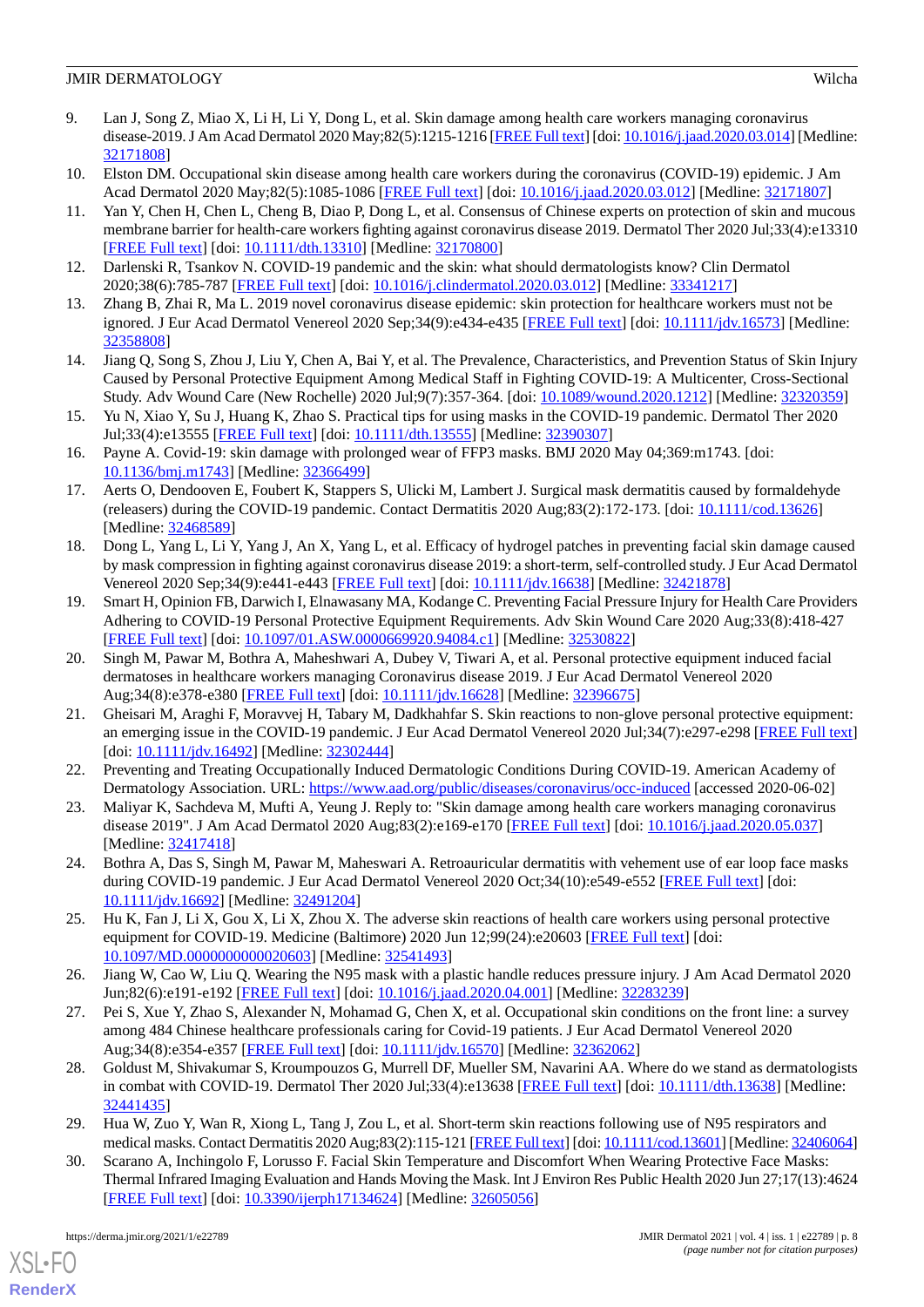- <span id="page-8-0"></span>31. Campbell V, Middleton D, Donnelly J, Hunter H. Localized mid-face miliaria as a consequence of filtering face piece respirator use during the COVID-19 pandemic. J Eur Acad Dermatol Venereol 2020 Aug;34(8):e375-e376 [[FREE Full](http://europepmc.org/abstract/MED/32386442) [text](http://europepmc.org/abstract/MED/32386442)] [doi: [10.1111/jdv.16624\]](http://dx.doi.org/10.1111/jdv.16624) [Medline: [32386442](http://www.ncbi.nlm.nih.gov/entrez/query.fcgi?cmd=Retrieve&db=PubMed&list_uids=32386442&dopt=Abstract)]
- <span id="page-8-2"></span><span id="page-8-1"></span>32. Zheng Y, Lai W. Dermatology staff participate in fight against Covid-19 in China. J Eur Acad Dermatol Venereol 2020 May;34(5):e210-e211. [doi: [10.1111/jdv.16390\]](http://dx.doi.org/10.1111/jdv.16390) [Medline: [32201983](http://www.ncbi.nlm.nih.gov/entrez/query.fcgi?cmd=Retrieve&db=PubMed&list_uids=32201983&dopt=Abstract)]
- 33. Li C, Shen J, Ju Y, Huang X, Huang L, Zeng K. [Management and prevention of common skin problems during epidemic prevention and control of COVID-19]. Nan Fang Yi Ke Da Xue Xue Bao 2020 Mar 29;40(2):168-170 [\[FREE Full text\]](http://europepmc.org/abstract/MED/32376531) [doi: [10.12122/j.issn.1673-4254.2020.02.05](http://dx.doi.org/10.12122/j.issn.1673-4254.2020.02.05)] [Medline: [32376531](http://www.ncbi.nlm.nih.gov/entrez/query.fcgi?cmd=Retrieve&db=PubMed&list_uids=32376531&dopt=Abstract)]
- <span id="page-8-4"></span><span id="page-8-3"></span>34. Han C, Shi J, Chen Y, Zhang Z. Increased flare of acne caused by long-time mask wearing during COVID-19 pandemic among general population. Dermatol Ther 2020 Jul;33(4):e13704 [\[FREE Full text\]](http://europepmc.org/abstract/MED/32472634) [doi: [10.1111/dth.13704\]](http://dx.doi.org/10.1111/dth.13704) [Medline: [32472634](http://www.ncbi.nlm.nih.gov/entrez/query.fcgi?cmd=Retrieve&db=PubMed&list_uids=32472634&dopt=Abstract)]
- <span id="page-8-5"></span>35. Navarro-Triviño FJ, Ruiz-Villaverde R. Therapeutic approach to skin reactions caused by personal protective equipment (PPE) during COVID-19 pandemic: An experience from a tertiary hospital in Granada, Spain. Dermatol Ther 2020 Nov;33(6):e13838 [\[FREE Full text](http://europepmc.org/abstract/MED/32543015)] [doi: [10.1111/dth.13838](http://dx.doi.org/10.1111/dth.13838)] [Medline: [32543015](http://www.ncbi.nlm.nih.gov/entrez/query.fcgi?cmd=Retrieve&db=PubMed&list_uids=32543015&dopt=Abstract)]
- <span id="page-8-6"></span>36. Yu Q, Li W, Yang L. A case of goggle-mask-related impetigo at the time of the COVID-19 pandemic. Dermatol Ther 2020 Jul;33(4):e13636 [[FREE Full text](http://europepmc.org/abstract/MED/32436604)] [doi: [10.1111/dth.13636\]](http://dx.doi.org/10.1111/dth.13636) [Medline: [32436604\]](http://www.ncbi.nlm.nih.gov/entrez/query.fcgi?cmd=Retrieve&db=PubMed&list_uids=32436604&dopt=Abstract)
- <span id="page-8-7"></span>37. Sernicola A, Chello C, Cerbelli E, Adebanjo GAR, Parisella FR, Pezzuto A, et al. Treatment of nasal bridge ulceration related to protective measures for the COVID-19 epidemic. Int Wound J 2020 Oct;17(5):1520-1522 [\[FREE Full text](http://europepmc.org/abstract/MED/32379379)] [doi: [10.1111/iwj.13397](http://dx.doi.org/10.1111/iwj.13397)] [Medline: [32379379\]](http://www.ncbi.nlm.nih.gov/entrez/query.fcgi?cmd=Retrieve&db=PubMed&list_uids=32379379&dopt=Abstract)
- <span id="page-8-8"></span>38. Balato A, Ayala F, Bruze M, Crepy M, Gonçalo M, Johansen J, et al. European Task Force on Contact Dermatitis statement on coronavirus disease-19 (COVID-19) outbreak and the risk of adverse cutaneous reactions. J Eur Acad Dermatol Venereol 2020 Aug;34(8):e353-e354. [doi: [10.1111/jdv.16557\]](http://dx.doi.org/10.1111/jdv.16557) [Medline: [32356382\]](http://www.ncbi.nlm.nih.gov/entrez/query.fcgi?cmd=Retrieve&db=PubMed&list_uids=32356382&dopt=Abstract)
- <span id="page-8-9"></span>39. Zuo Y, Hua W, Luo Y, Li L. Skin reactions of N95 masks and medial masks among health-care personnel: A self-report questionnaire survey in China. Contact Dermatitis 2020 Aug;83(2):145-147 [\[FREE Full text\]](http://europepmc.org/abstract/MED/32297349) [doi: [10.1111/cod.13555](http://dx.doi.org/10.1111/cod.13555)] [Medline: [32297349](http://www.ncbi.nlm.nih.gov/entrez/query.fcgi?cmd=Retrieve&db=PubMed&list_uids=32297349&dopt=Abstract)]
- <span id="page-8-11"></span><span id="page-8-10"></span>40. Szepietowski J, Matusiak L, Szepietowska M, Krajewski P, Białynicki-Birula R. Face Mask-induced Itch: A Self-questionnaire Study of 2,315 Responders During the COVID-19 Pandemic. Acta Derm Venereol 2020 May 28;100(10):adv00152 [\[FREE](https://www.medicaljournals.se/acta/content/abstract/10.2340/00015555-3536) [Full text\]](https://www.medicaljournals.se/acta/content/abstract/10.2340/00015555-3536) [doi: [10.2340/00015555-3536\]](http://dx.doi.org/10.2340/00015555-3536) [Medline: [32449781\]](http://www.ncbi.nlm.nih.gov/entrez/query.fcgi?cmd=Retrieve&db=PubMed&list_uids=32449781&dopt=Abstract)
- <span id="page-8-12"></span>41. Yin Z. Covid-19: countermeasure for N95 mask-induced pressure sore. J Eur Acad Dermatol Venereol 2020 Jul;34(7):e294-e295 [\[FREE Full text\]](http://europepmc.org/abstract/MED/32302449) [doi: [10.1111/jdv.16490](http://dx.doi.org/10.1111/jdv.16490)] [Medline: [32302449\]](http://www.ncbi.nlm.nih.gov/entrez/query.fcgi?cmd=Retrieve&db=PubMed&list_uids=32302449&dopt=Abstract)
- 42. Chowdhury MM, Bevan N, Ryan K. Covid-19: virtual occupational skin health clinics for healthcare workers. BMJ 2020 Jun 18;369:m2281. [doi: [10.1136/bmj.m2281\]](http://dx.doi.org/10.1136/bmj.m2281) [Medline: [32554389](http://www.ncbi.nlm.nih.gov/entrez/query.fcgi?cmd=Retrieve&db=PubMed&list_uids=32554389&dopt=Abstract)]
- 43. Gefen A, Ousey K. Prevention of skin damage caused by the protective equipment used to mitigate COVID-19. J Wound Care 2020 Jun 02;29(6):311 [[FREE Full text](https://www.magonlinelibrary.com/doi/abs/10.12968/jowc.2020.29.6.311?url_ver=Z39.88-2003&rfr_id=ori:rid:crossref.org&rfr_dat=cr_pub%3dpubmed)] [doi: [10.12968/jowc.2020.29.6.311\]](http://dx.doi.org/10.12968/jowc.2020.29.6.311) [Medline: [32530779\]](http://www.ncbi.nlm.nih.gov/entrez/query.fcgi?cmd=Retrieve&db=PubMed&list_uids=32530779&dopt=Abstract)

# **Abbreviations**

**ACD:** allergic contact dermatitis

- **ICD:** irritant contact dermatitis
- **PPE:** personal protective equipment

*Edited by G Eysenbach; submitted 23.07.20; peer-reviewed by N Mohammad Gholi Mezerji, B Skidmore; comments to author 09.08.20; revised version received 21.08.20; accepted 17.04.21; published 06.05.21*

*Please cite as:*

*Wilcha RJ Does Wearing a Face Mask During the COVID-19 Pandemic Increase the Incidence of Dermatological Conditions in Health Care Workers? Narrative Literature Review JMIR Dermatol 2021;4(1):e22789 URL: <https://derma.jmir.org/2021/1/e22789> doi: [10.2196/22789](http://dx.doi.org/10.2196/22789)*

*PMID: [34028470](http://www.ncbi.nlm.nih.gov/entrez/query.fcgi?cmd=Retrieve&db=PubMed&list_uids=34028470&dopt=Abstract)*

©Robyn-Jenia Wilcha. Originally published in JMIR Dermatology (http://derma.jmir.org), 06.05.2021. This is an open-access article distributed under the terms of the Creative Commons Attribution License (https://creativecommons.org/licenses/by/4.0/), which permits unrestricted use, distribution, and reproduction in any medium, provided the original work, first published in JMIR